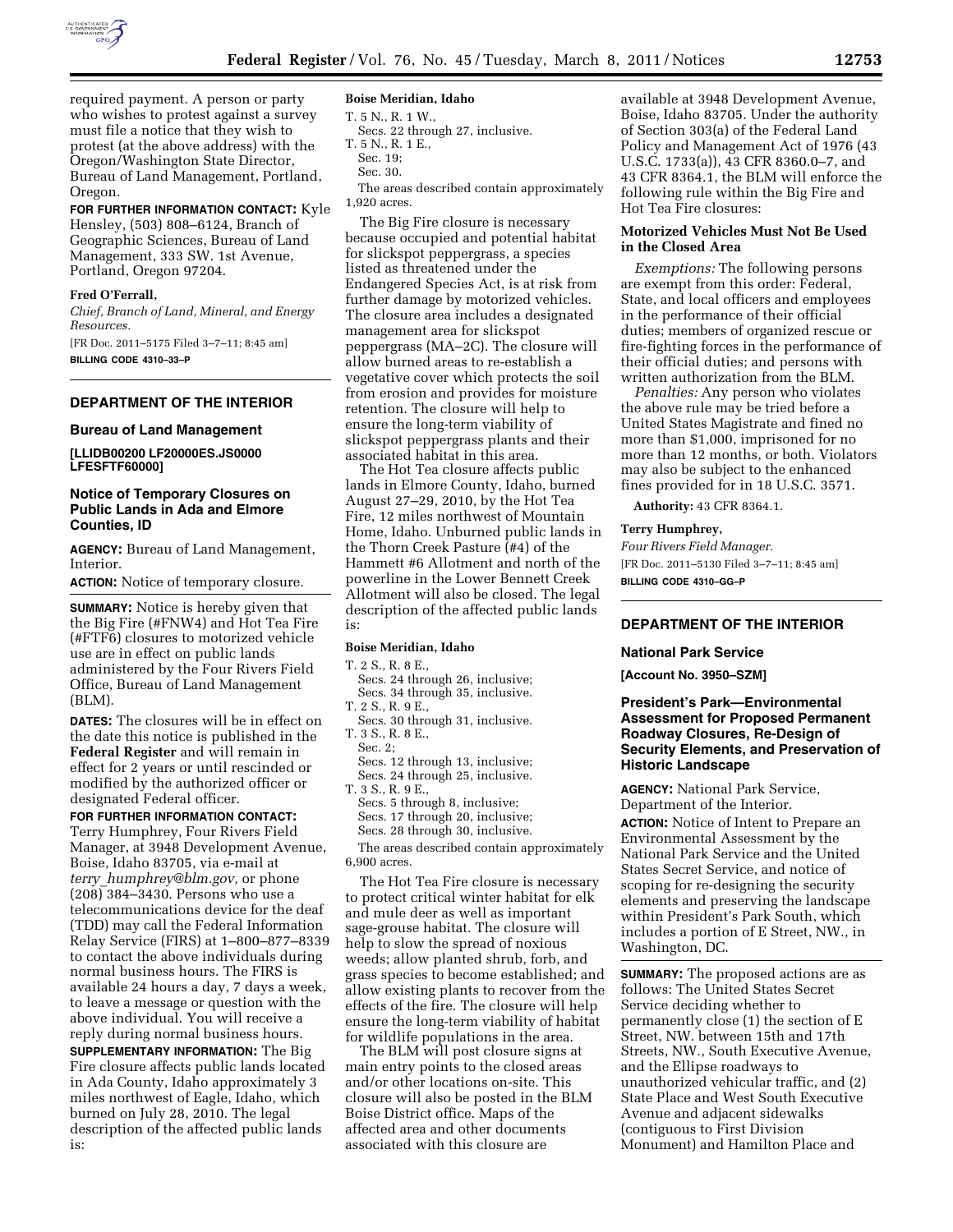vehicular and unauthorized pedestrian traffic, and to install durable, more aesthetic security elements in the area to replace the temporary, unsightly security elements currently in place; and the National Park Service deciding on landscape and infrastructure changes to the area that respond to the street closures and re-design of security elements to ensure the iconic historic nature of the landscape that is the White House and its environs and an important destination for visitors. **DATES:** Comments should be received within 45 days of this notice.

**ADDRESSES:** Comments may be submitted electronically through the NPS' Planning, Environment and Public Comment (PEPC) Web site at *[http://](http://parkplanning.nps.gov/PRPA)  [parkplanning.nps.gov/PRPA](http://parkplanning.nps.gov/PRPA)* (The NPS preferred method of receiving comments), or by mail to: Office of the National Park Service Liaison to the White House, 1100 Ohio Drive, SW., Room 344, Washington, DC 20242.

**FOR FURTHER INFORMATION CONTACT:** The NPS may be contacted at the Office of the National Park Service Liaison to the White House, 1100 Ohio Drive, SW., Washington, DC 20242, (202) 619–6344. To be added to a mailing list about the proposed actions, contact the NPS at (202) 619–6344.

**SUPPLEMENTARY INFORMATION:** In accordance with the *National Environmental Policy Act,* 42 U.S.C. 4321, (NEPA), and applicable regulations and policies, the National Park Service (NPS) and the United States Secret Service (USSS), as joint lead agencies, are preparing an Environmental Assessment (EA). The EA will aid the USSS in deciding whether to permanently close E Street, South Executive Avenue, and the Ellipse roadways within President's Park South to unauthorized vehicular traffic, and State Place and West South Executive Avenue and adjacent sidewalks (contiguous to First Division Monument) and Hamilton Place and East South Executive Avenue and adjacent sidewalks (contiguous to Sherman Park) to unauthorized vehicular and unauthorized pedestrian traffic. The EA will further inform the USSS as it considers replacing existing security elements in the area, such as jersey barriers, provisional guard booths, canopy tents, bike rack, concrete planters and standing canine vehicles. These security elements, while effective, are visually unattractive and may detract from the iconic and historic nature of the area. The USSS would

seek to install security elements that are both durable and more aesthetic at the vehicle checkpoints and along the street closures. The NPS will utilize the EA to assist in its consideration of landscape and infrastructure changes to President's Park South that respond to USSS security requirements and conform to the area's historic features, its iconic status and popularity as a visitor destination. The National Capital Planning Commission (NCPC) is a cooperating agency in this EA and is assisting in the development of potential alternatives by holding a limited competition for design concepts that integrate USSS security requirements and NPS cultural landscape preservation policies and guidelines.

Other government agencies are invited to serve as cooperating agencies. Interested agencies are asked to contact the Office of the National Park Service Liaison to the White House at (202) 619–6344 at the NPS as early as possible in this process. Compliance with the National Historic Preservation Act (NHPA), including NHPA Section 106, and other laws and requirements, will be coordinated with this EA process, and government agencies that are affected by the proposed actions or have special expertise will be consulted, whether or not they are cooperating agencies.

This notice also serves as an announcement of scoping on both proposed actions, and comments are sought from the public, government agencies and other interested persons and organizations. Scoping is used to gain insight into the issues to be addressed and to identify other significant issues related to the proposed actions. For comments to be most helpful to the scoping process, they must be received within 45 days of this notice.

During scoping, a public meeting will be held on Thursday, March 31, 2011, to present information and obtain input from attendees. The meeting will be held from 6:30 p.m. to 8:30 p.m. at the White House Visitor Center located at 1450 Pennsylvania Avenue South, NW., Washington, DC. At the meeting, the NPS and USSS will describe the proposed actions and how the planning will be conducted, and NCPC will describe the design concepts competition it is conducting. All comments submitted during scoping, including at the meeting, will be considered by both the NPS and USSS. If you require additional information or special assistance to attend and participate in this meeting, please contact the Office of the National Park

Service Liaison to the White House at (202) 619–6344.

Before including your address, phone number, e-mail address, or other personal identifying information in your comment, be advised that your entire comment —including your personal identifying information —may be made publicly available at any time. While you can ask in your comment to withhold from public review your personal identifying information, we cannot guarantee that we will be able to do so.

There is always the possibility that the NPS and USSS might proceed to prepare an Environmental Impact Statement (EIS) for the proposed actions instead of an EA. If this occurs, comments submitted now will be considered for any EIS that is developed.

NEPA regulations and policies encourage agencies to collaborate or otherwise use the same NEPA analysis to avoid duplications of effort, to reduce paperwork, and to prevent delays in decision-making. The proposed actions grow out of needs identified by USSS concerning the level and type of security required for the White House. The NPS and USSS seek to re-design the security elements in this space and preserve the landscape to create a visitor and pedestrian-friendly, elegant and beautiful environment that is respectful of its historic context and iconic status, while continuing to meet USSS security needs. President's Park South is part of the National Park System unit and includes Sherman Park, First Division Monument, the Ellipse and its side panels, as well as the associated roadways in the area. These places, along with other site features, are listed on the National Register of Historic Places. The NPS manages President's Park South pursuant to its statutory authorities, regulations and policies, the *Comprehensive Design Plan for the White House and President's Park (2000) (Plan),* the *Design Guidelines for the White House and President's Park*  (1997), and in light of the area's National Register status. The section of E Street, NW. within this park area is also administered by NPS.

Following the events of September 11, 2001, USSS temporarily closed the section of E Street, NW. within President's Park South to unauthorized vehicular traffic. To secure this general area, USSS placed a line of jersey barriers along the southern edge of E Street and installed provisional guard booths, canopy tents, bike rack, concrete planters and standing canine vehicles at vehicle checkpoints at the east and west ends of E Street. A vehicle check point